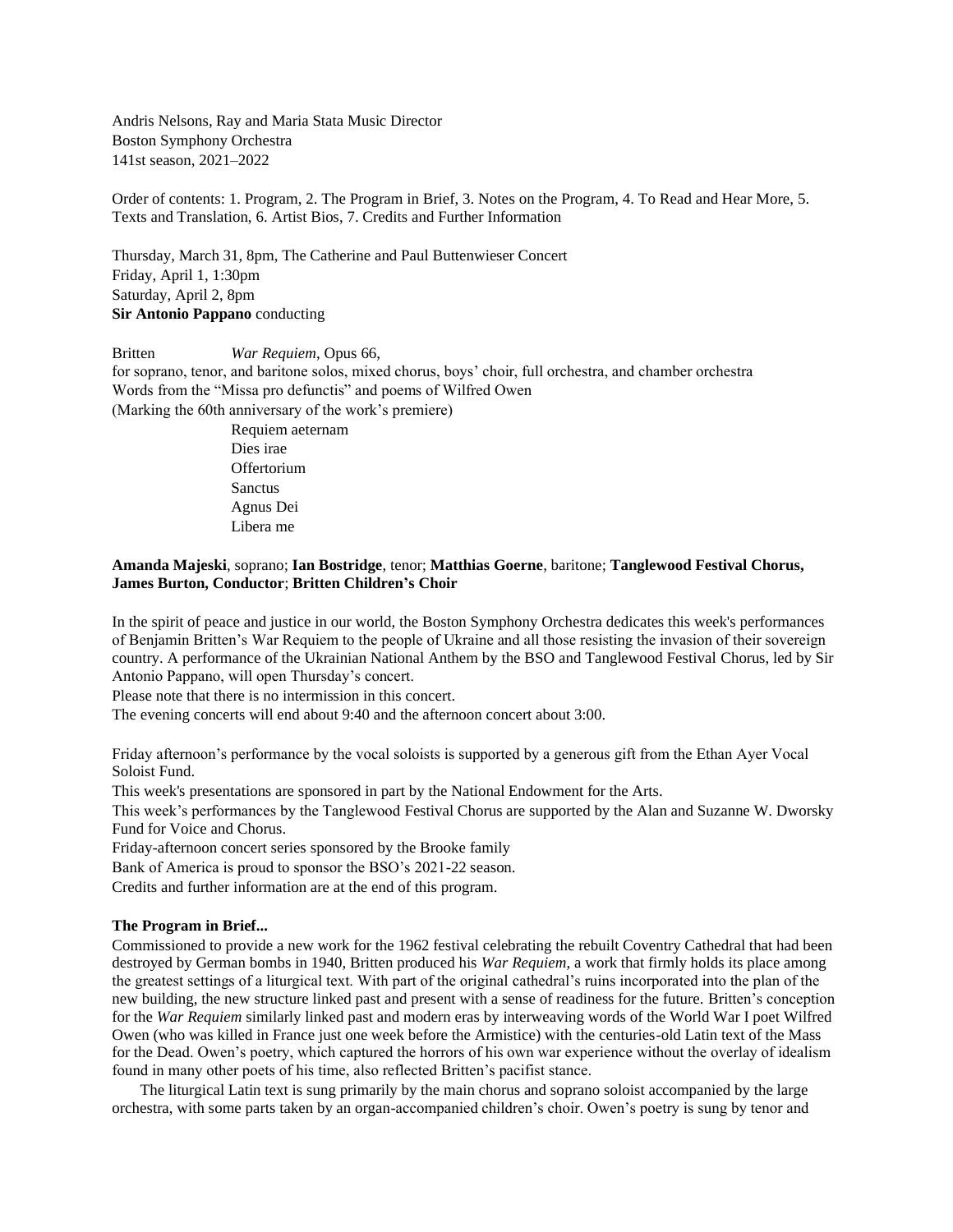baritone soloists accompanied by a chamber orchestra. Only at the very end do all of the performing forces come together.

Speaking of the *War Requiem*, Britten's life partner, the tenor Peter Pears, once observed that "its directness, simplicity, and expressiveness combine to pierce one very deep." *Marc Mandel*

# NOTES ON THE PROGRAM

#### **Benjamin Britten**

# *War Requiem***, Opus 66**

Edward Benjamin Britten was born at Lowestoft, Suffolk, England, on Saint Cecilia's Day, November 22, 1913, and died at Aldeburgh, Suffolk, on December 4, 1976. On June 12, 1976, he was created Baron Britten of Aldeburgh in the Queen's Birthday Honours, the first musician to be elevated to the peerage. *War Requiem*, commissioned for the festival to celebrate the consecration of Saint Michael's Cathedral, Coventry—which had been heavily damaged by German bombs during World War II—was composed in 1961 (it was completed on December 20 that year). The first performance took place May 30, 1962, in the cathedral. The soloists were Heather Harper, Peter Pears, and Dietrich Fischer-Dieskau, with the Coventry Festival Chorus, City of Birmingham Symphony Orchestra, Melos Ensemble, and the boys of Holy Trinity, Leamington, and Holy Trinity, Stratford. The chorus and full orchestra were conducted by Meredith Davies and the chamber orchestra by the composer. The first American performance was given by the Boston Symphony Orchestra on July 27, 1963, at Tanglewood; Erich Leinsdorf conducted, with soloists Phyllis Curtin, Nicholas DiVirgilio, and Tom Krause, the Chorus Pro Musica, Alfred Nash Patterson, director, and the Columbus Boychoir, Donald Bryant, director.

The score of the *War Requiem* calls for soprano, tenor, and baritone soloists; a mixed chorus; a boys' chorus (accompanied always by an organ); a full orchestra; and a chamber orchestra. The full orchestra includes 3 flutes (3rd doubling piccolo), 2 oboes and English horn, 3 clarinets (3rd doubling E-flat clarinet and bass clarinet), 2 bassoons and contrabassoon, 6 horns, 4 trumpets, 3 trombones, tuba, piano, organ, timpani, 2 side drums, tenor drum, bass drum, tambourine, triangle, cymbals, castanets, whip, Chinese blocks, gong, bells, vibraphone, glockenspiel, antique cymbals, and strings (first and second violins, violas, cellos, and double basses). The chamber orchestra accompanying the tenor and baritone soloists consists of flute (doubling piccolo), oboe (doubling English horn), clarinet (in B-flat and A), bassoon, horn, timpani, side drum, bass drum, cymbal, gong, harp, two violins, viola, cello, and double bass.

Twice in Benjamin Britten's life, public awareness of his person and his work advanced dramatically, explosively. The first time was in 1945, when his opera *Peter Grimes* was produced for the postwar reopening of Sadler's Wells Theater in London. The second time followed the premiere at Coventry and the subsequent series of performances all across Europe and North America of the *War Requiem*. Except to those provincials who thought that milky pastoral was the only idiom appropriate for an Englishman and who also found the young Britten too clever by half, the triumph of *Peter Grimes* marked, more than the confirmation of a prodigious talent, a moment for hope that England, for the first time since the death of Henry Purcell in 1695, had produced a composer of international stature. That the premiere of *Peter Grimes* took place just one month after the end of the war in Europe heightened the emotional force of the occasion. To put matters into perspective, Britten had already attracted considerable attention within the profession as the composer of, among other things, the Variations on a Theme of Frank Bridge, the Piano Concerto, the Violin Concerto, the Rimbaud song cycle *Les Illuminations*, Seven Sonnets of Michelangelo, *A Ceremony of Carols*, and the Serenade for Tenor, Horn, and String Orchestra, as well as showing impressive aptitude for the still rather new challenges of film music.

The impact seventeen years later of the War Requiem was wider and deeper by far. Britten, approaching fifty, had become since Peter Grimes the celebrated composer of several more operas, including The Rape of Lucretia, Albert Herring, Billy Budd, The Turn of the Screw, and A Midsummer Night's Dream; of the Spring Symphony, Saint Nicolas, and Noye's Fludde; and of song cycles on texts by Donne, Hardy, and Hölderlin. He had become an artist whose every new utterance was awaited with the most lively interest and the highest expectations.

The War Requiem, moreover, was tied to a pair of events—the destruction of Coventry Cathedral in an air raid during the night of November 14-15, 1940, and its reconsecration more than twenty-one years later—that were heavily freighted with history and emotion. Its first performance was planned as an international event with respect both to participants and audience. Most important, the War Requiem was a weighty and poignant statement on a subject of piercingly urgent concern to much of humankind. For 1961 was the year of the Bay of Pigs and of the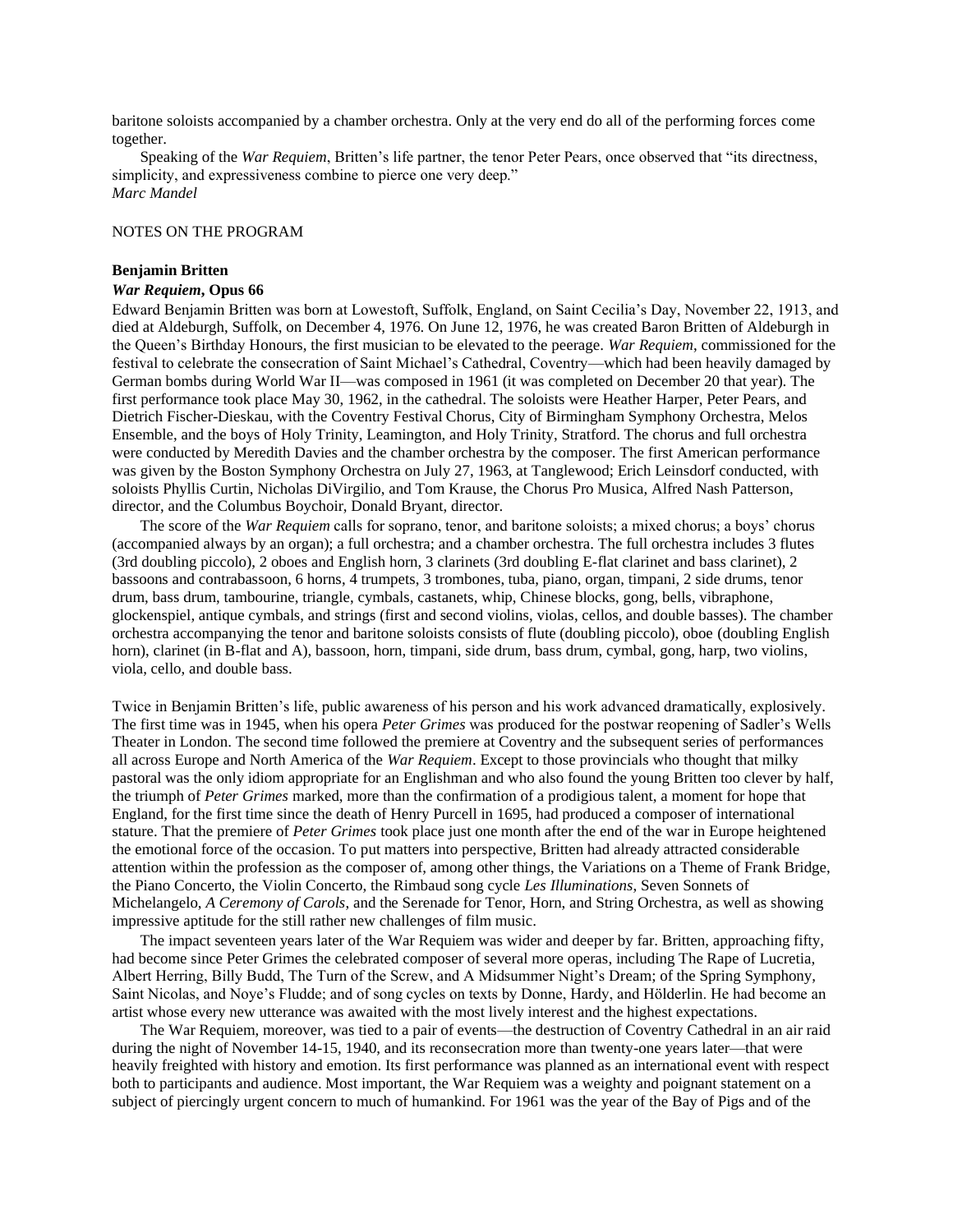construction of the Berlin Wall; both that year and in 1962, United States involvement in Vietnam increased frighteningly.

Britten was a lifelong pacifist; as early as 1937 he had composed a Pacifist March for a Peace Pledge Union concert. It was a combination of his pacifism, his loyalty to left-wing causes, and his despair at Stanley Baldwin's and later Neville Chamberlain's appeasement of Hitler that drove him to follow W.H. Auden and Christopher Isherwood to the United States in 1939. His companion on that journey—and for life, as it turned out—was the tenor Peter Pears, whom he had met three years before, at which time they had given a benefit recital for the Republican side in the Spanish Civil War. What sent Britten back to England in spring 1942 was the chance discovery, in a Los Angeles bookstore, of a volume of poetry by George Crabbe and, a few days later, of an article by E.M. Forster on Crabbe. "To think of Crabbe is to think of England," Forster began. That sentence changed Britten's life. It made inescapable his feeling that he must go home, and it was in Crabbe's The Borough that he found the material for Peter Grimes.

The theme of Peter Grimes is the collision of innocence with wickedness and corruption, innocence outraged. It is the theme that dominates Britten's life work. The composition of the War Requiem marks Britten's readiness to treat the topic explicitly rather than as a parable or in symbolic form. Twice, Britten had planned projects, both aborted for external or technical reasons, that would have been spiritual preparations to the War Requiem—an oratorio Mea culpa after the dropping of the atomic bombs on Hiroshima and Nagasaki in 1945, and a work to commemorate the assassination of Gandhi in 1948. In a sense, the commission from Coventry was what he was waiting for, what he needed.

Britten conceived the bold plan of confronting the Missa pro defunctis, a timeless, suprapersonal ritual in a dead language, with nine poems by Wilfred Owen, words in English written in 1917 and 1918 in hospital and in the trenches. As a parallel gesture, the War Requiem, composed though it was for a great public occasion and in honor, as it were, of a public edifice, also bears a private dedication "in loving memory" to four of Britten's friends. Three of these—Roger Burney, Sub-Lieutenant, Royal Naval Volunteer Reserve; David Gill, Ordinary Seaman, Royal Navy; and Michael Halliday, Lieutenant, Royal New Zealand Naval Volunteer Reserve—were killed in the dread sequel to the war in which Owen lost his life. The fourth, Captain Piers Dunkerley of the Royal Marines, became increasingly unstable after the war and committed suicide in 1959. A significant symbol Britten built into the design was to provide roles at the first performance for singers of three nationalities, the English tenor Peter Pears, the German baritone Dietrich FischerDieskau, and the Russian soprano Galina Vishnevskaya. In the event, Ekaterina Furtseva, the Soviet Minister of Culture, would not let Vishnevskaya go to Coventry: as Britten wrote to E.M. Forster, "The combination of 'Cathedral' and Reconciliation with W. Germany…was too much for [the Soviets]." Vishnevskaya was eventually allowed to take part in the first recording of the War Requiem and sang in many performances after that.\*

It was Rupert Brooke, who died on a hospital ship in 1915 at the age of twenty-seven, who won the most immediate fame among the British poets of the 1914 war. For half a century now, it is Wilfred Owen who has been recognized as the most eloquent, as well as the most resourceful, of the so-called war poets. Owen was born at Plas Wilmot, Oswestry, Shropshire, on March 18, 1893. In 1915 he joined the army, a company called the Artists' Rifles. From December 1916 he was on active service in France with the Manchester Regiment; he spent five months of 1917 at Craiglockhart Military Hospital in Scotland and, after several months of service in England, was again posted to France. He wrote verse as a boy, fluently and in emulation of Keats and, to some degree, Tennyson. Ironically, it was the war that freed his poetic gift, so that, taking stock on the last day of 1917, he was able to write to his mother: "I go out of this year a poet, my dear mother, as which I did not enter it. I am held peer by the Georgians; I am a poet's poet. I am started." In October 1918 he was awarded the Military Cross, and on November 4 he was machine-gunned to death while trying to get his company across the Sambre Canal. The war ended just one week later.

Owen distrusted the church as an institution and disliked most of its agents, military chaplains in particular, whom he saw as betraying the message of Christ. Here are words from a letter written to his mother from the 13th Casualty Clearing Station at Gailly on the Somme in May 1917:

Already I have comprehended a light which will never filter into the dogma of any national church: namely, that one of Christ's essential commands was: passivity at any price! Suffer dishonor and disgrace, but never resort to arms. Be bullied, be outraged, be killed; but do not kill. It may be a chimerical and an ignominious principle, but there it is. It can only be ignored, and I think pulpit professionals are ignoring it very skillfully and successfully indeed....And am I not myself a conscientious objector with a very seared conscience? … Christ is literally in "no man's land." There men often hear His voice: Greater love hath no man than this, that a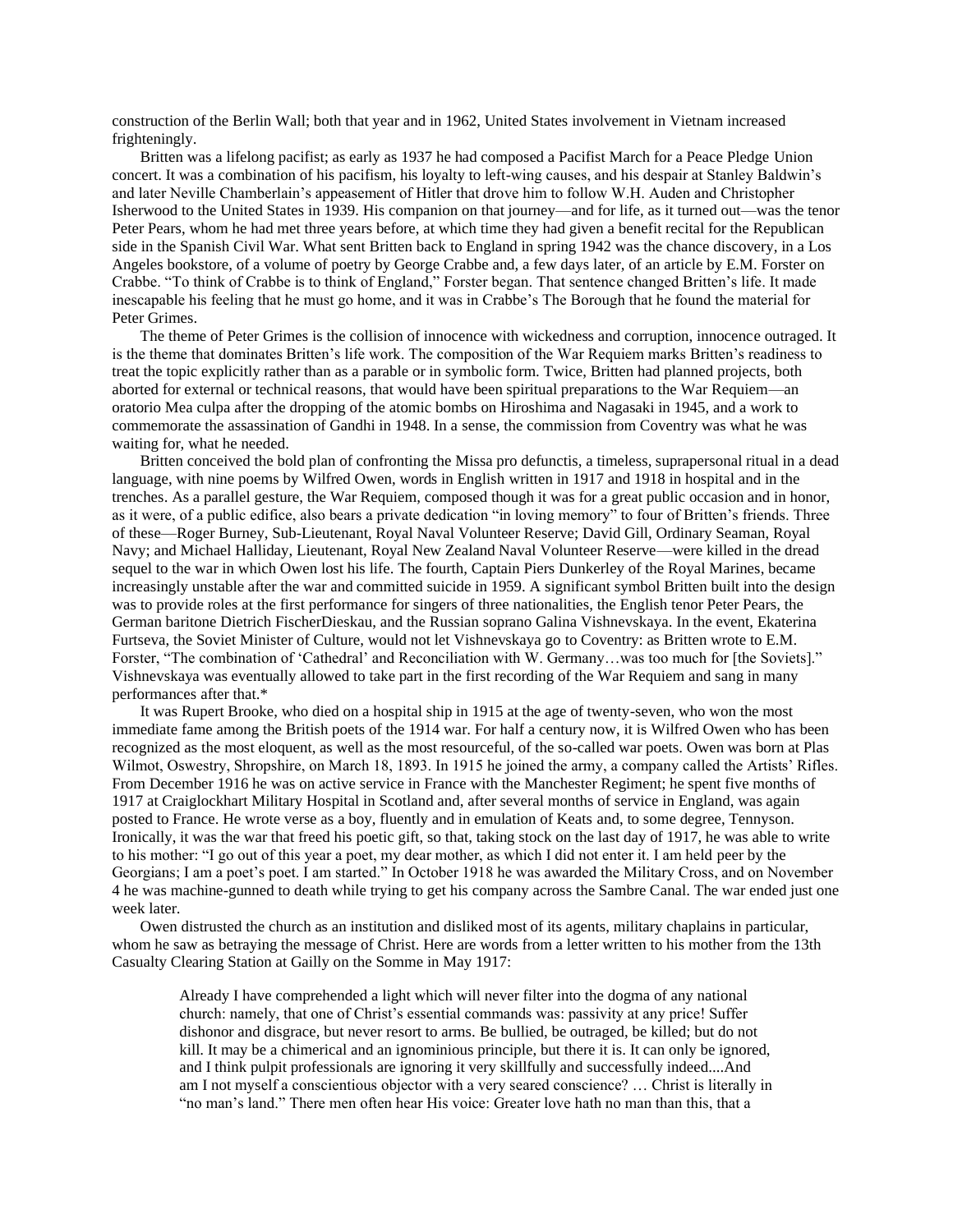man lay down his life for a friend. Is it spoken in English only and French? I do not believe so. Thus you see how pure Christianity will not fit in with pure patriotism.

In *Peter Grimes*, the *Spring Symphony*, *Billy Budd*, and *Gloriana*, Britten had shown with what zest he could write for large forces, though in fact his ever-astonishing resourcefulness with restricted resources in the Serenade, the Nocturne, the chamber operas, and some of the works involving children had come to seem even more characteristic and impressive. Now, in the *War Requiem*, he drew on forces larger and more complex than in any previous work of his. The basic division of the performers is into two groups, reflecting the dual source of the words, which stand in a relation of text (the Latin *Missa pro defunctis*) and commentary (the nine Owen poems). The Latin text is the province essentially of the large mixed chorus, but from this there is spillover in two opposite directions, the solo soprano representing a heightening of the choral singing at its most emotional, the children's choir representing liturgy at its most distanced. The mixed chorus and solo soprano are accompanied by the full orchestra; the children's choir, whose sound should be distant, by an organ. All this constitutes one group.

The other group consists of the tenor and baritone soloists, whose province is the series of Owen songs and who are accompanied by the chamber orchestra. It is well to mention at this point three compositions whose presence is felt behind the *War Requiem*. First we have the two great Passion settings of Johann Sebastian Bach, which, with their design of text plus commentary and the articulation of that design through textural and other compositional means, provided Britten with an important model. Then we have the Verdi *Requiem*. In an article published in 1968 in the British magazine *Tempo*, Malcolm Boyd analyzed Britten's indebtedness to that work, an indebtedness entered into not for want of originality but to establish a connection with the great tradition.

Requiem aeternam—The orchestra represents stability, though the steady gait of four beats to the bar is broken from time to time by fives and threes, and the little bells on F-sharp and C add a certain harmonic restlessness. The chorus murmurs its prayer in rapid syllables, and the children sing the "*Te decet hymnus*" dispassionately, in meters whose irregularity seems very much not of the earth. The opening music returns, to be suddenly broken into by the quick and agitated notes of harp, against which the tenor sings Owen's "Anthem for Doomed Youth." The chorus, unaccompanied, sings the "*Kyrie*," and on a harmonic course that carries the music from the unease of the F-sharp/C dissonance to a peaceful close in F major.

Dies irae—This is the longest text, therefore the longest musical section as well. Distant fanfares bring the war scene before us, then chorus and orchestra in hushed staccato begin to paint the picture of the Day of Judgment. The brass also brings about the baritone's "Bugles sang," an untitled poem that exists only in draft.

Solo soprano is heard for the first time at the "*Liber scriptus*." In contrast to the majesty of her phrases, a semichorus timidly asks, "*Quid sum miser tunc dicturus*?" A snare drum breaks into the quiet final cadence of the "*Rex tremendae majestatis*," and tenor and baritone together sing the bitterly cheery "The Next War." The rat-tat of that duet disappears into silence; then with great solemnity the altos begin the "*Recordare*." At "*Confutatis maledictis*" the music springs again into a fierce allegro, and that malediction is suddenly brought near as a brutal cannonade on the kettledrums introduces six lines from Owen's "Sonnet—On Seeing a Piece of Our Artillery Brought Into Action." The soprano intones the anguished, broken lines of the "*Lacrimosa*." Flute and cymbal and shuddering violins, all as quiet as possible, make a screen against which the tenor whispers his "Move him into the sun," a poem from the summer of 1918 called "Futility."

Offertorium—The children begin this movement, the full chorus entering at the invocation of Saint Michael. To set "*Quam olim Abrahae*" as a fugue is an old tradition. Here he also quotes his own 1952 Canticle, *Abraham and Isaac*, based on the Chester Miracle Play. But Wilfred Owen, too, had had his sinister say on the story of God's testing of Abraham's faith in his "The Parable of the Old Man and the Young." It is perhaps the most inspired of Britten's textual connections. The music for "When lo! an angel called him out of heaven" is the voice-of-God music from the Canticle. With the shocking turn of the poem the music returns to the now brutish sounding fugue, and we become aware of the children serenely intoning the "*Hostias*."

Sanctus—Against the whirring of high-pitched percussion, the soprano declaims the opening words. Her style is vocal in the grandest manner; the chorus, chanting softly on monotones, seems to want to deny the very possibility of such a style, but as layer upon layer is added, the music builds a huge crescendo of wonder and praise. The "*Hosanna*" is brilliant, the "*Benedictus*," again with the soprano, more conversational. Britten puts the commentary, "The End," after the liturgical music is done.

Agnus Dei—Against hushed sixteenth-notes, five of them to a bar, the tenor sings "At a Calvary near the Ancre"; the chorus, using the music of the tenor's accompaniment, sings the *Agnus Dei*. Britten's timing of these quiet choral interventions creates a subtle heightening of intensity in the unfolding of the song/chant. When the music appears to be over, with the chorus, barely audible, holding the final sound of "*sempiternam*," the tenor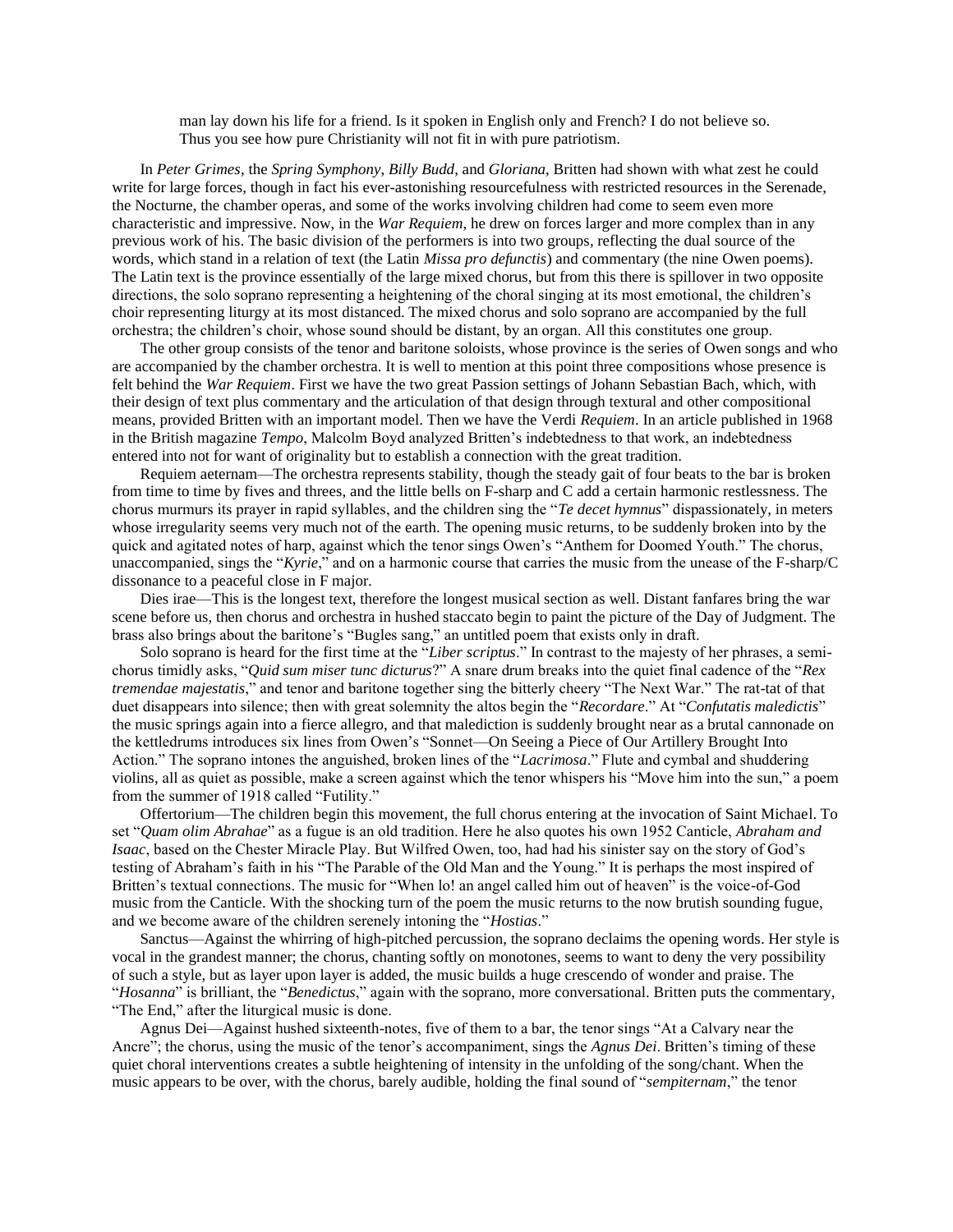crosses the language border to add his own "*Dona nobis pacem*." This prayer for peace closes the *Agnus Dei* in the Ordinary of the Mass but not in the Mass for the Dead; the textual variant here is Britten's own.

Libera me—The *War Requiem* is full of marches, threatening, ugly Mahlerian nightmare marches, and this final prayer begins with one of them. What the basses play after the introductory measures of the drums is a variant of the music that accompanied "What Passing-Bells" in the first movement. The chorus keens its plea, the music gathers speed and sonority up to the explosion on "*ignem*," the soprano stammers her "*Tremens factus sum ego*." The *Dies irae* returns and builds up to an outcry larger and more piercing than any we have experienced so far. After that, all physical energy is spent, and finally all that is left is a chord of B-flat major, marked by Britten "*pp* cold." Against this, the tenor begins the final interpolation, "Strange Meeting," the poem most often cited as the summit of Owen's achievement. As both singers interweave their lines on the words, "Let us sleep now"—these were an afterthought of Owen's—the children add their gentle "*In paradisum deducant te Angeli*," gradually drawing the full chorus, the soprano, and the orchestra into their music. They themselves withdraw from the mounting mass of sound, finally to re-enter with the first words we heard, "*Requiem aeternam dona eis*." Their notes are F-sharp and C. The great liturgy and the personal anguish of one poet-soldier have merged into one music. And now we hear for the last time that mysterious choral progression with bells, the progression from the slightly acid unrest of the F-sharp/C tritone to the quiet of the closing chord of F major: "*Requiescant in pace. Amen*." The last word must go to Peter Pears, the artist who, after its creator, knew and understood the *War Requiem* most profoundly: "It *isn't* the end, we haven't escaped, we must still think about it, we are not allowed to end in a peaceful dream."

*Michael Steinberg*

*Michael Steinberg was program annotator of the Boston Symphony Orchestra from 1976 to 1979, and after that of the San Francisco Symphony and New York Philharmonic. Oxford University Press has published three compilations of his program notes, devoted to symphonies, concertos, and the great works for chorus and orchestra.*

The first American performance of the *War Requiem* was given (as stated at the start of the program note) by the Boston Symphony Orchestra on July 27, 1963, at Tanglewood, with Phyllis Curtin, Nicholas DiVirgilio, Tom Krause, the Chorus Pro Musica, and the Columbus Boychoir (now the American Boychoir). The same forces also gave the first Boston and New York performances the following October. Seiji Ozawa led the piece at Tanglewood on August 31, 1986, and August 6, 2000; and in Boston in October 1986, February 1995, and February 2000, and at Carnegie Hall in New York City in March 2000. The most recent BSO performances, marking Benjamin Britten's centennial, were led by Charles Dutoit in Boston in November 2013, featuring soprano Tatiana Pavlovskaya, tenor John Mark Ainsley, and baritone Matthias Goerne, the Tanglewood Festival Chorus, and the American Boychoir.

### **To Read and Hear More…**

For a complete BSO performance history of any piece on the program, readers are encouraged to visit the BSO Archives' online database, "HENRY," named for BSO founder Henry Lee Higginson, at archives.bso.org.

A good place to start reading about Benjamin Britten is Michael Kennedy's *Britten* in the Master Musicians series (Oxford paperback). The big biographical account of the composer's life is Humphrey Carpenter's *Benjamin Britten* (Scribners). Two biographies published to mark the composer's centennial in 2013 are Neil Powell's *Benjamin Britten: A Life for Music* (Henry Holt) and Paul Kildea's *Benjamin Britten: A Life in the Twentieth Century* (Penguin paperback). Michael Foster's new *The Idea Was Good: The Story of Benjamin Britten's War Requiem*, was published in 2012 to mark the golden jubilee of the restored Coventry Cathedral (Worcestershire Press/Coventry Cathedral Books). Mervyn Cooke's *Britten: War Requiem*, in the Cambridge Music Handbooks series, also offers detailed discussion of the work and its music (Cambridge paperback). For basic information on the composer and his music, visit the website of the Britten-Pears Foundation, brittenpears.org.

Antonio Pappano recorded *War Requiem* with the Orchestra and Chorus of the Accademia Nazionale di Santa Cecilia, soprano Anna Netrebko, tenor Ian Bostridge, and baritone Thomas Hampson (Warner Classics). The composer's own recording of the *War Requiem*, made in January 1963 with the London Symphony Orchestra and Chorus, the Melos Ensemble, Bach Choir, Highgate School Choir, and soloists Galina Vishnevskaya, Peter Pears, and Dietrich Fischer-Dieskau, continues to set the standard. The three soloists are those for whom the work was written (Decca). On video, a Tanglewood telecast of July 27, 1963, features Erich Leinsdorf conducting the Boston Symphony Orchestra in the work's American premiere (VAI). Also on video is Andris Nelsons and the City of Birmingham Symphony Orchestra's recording of May 30, 2012, marking the 50th anniversary of the world premiere (Arthaus). Other noteworthy recordings include John Eliot Gardiner's with the North German Radio Chorus and Orchestra, Monteverdi Choir, Tölzer Boy's Choir, and soloists Luba Orgonasova, Anthony Rolfe Johnson, and Gerhard Schmidt-Gaden (Deutsche Grammophon), Richard Hickox's 1991 recording with the London Symphony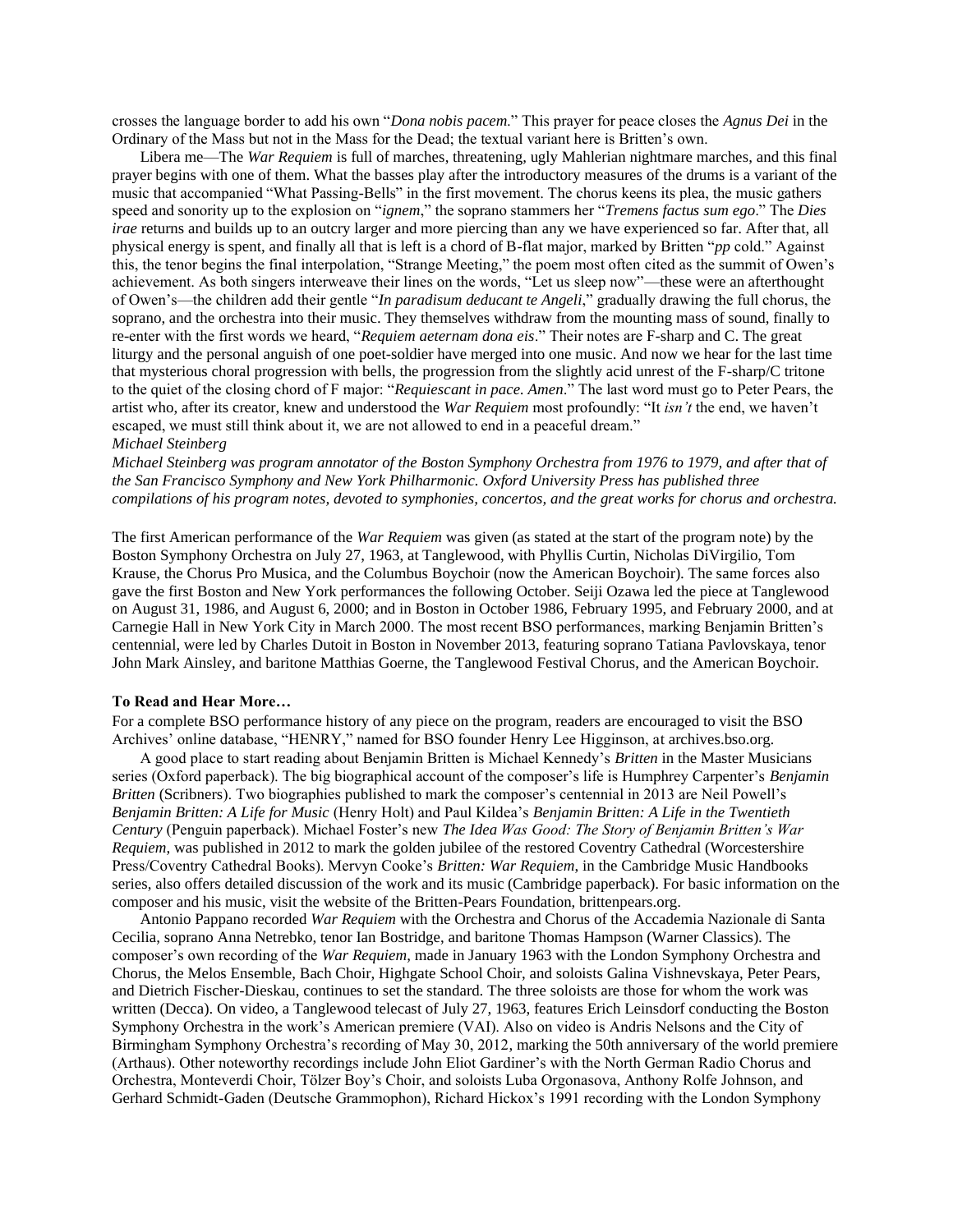Orchestra and soloists Heather Harper (who sang the world premiere on short notice in place of Vishnevskaya), Philip Langridge, and John Shirley-Quirk (Chandos), and Simon Rattle's with the City of Birmingham Symphony Orchestra and soloists Elisabeth Söderstrom, Robert Tear, and Thomas Allen (EMI). Using Britten's own recording as the sole element of its soundtrack, Derek Jarman's 1989 film *War Requiem* combines realism and surrealism by juxtaposing archival footage of war's devastation with an imagined version of the poet Wilfred Owen's own experience of World War I (Kino International DVD). *Marc Mandel*

# TEXTS AND TRANSLATION *Please take care to turn pages quietly.*

# **Benjamin Britten** *War Requiem***, Opus 66**

# **I. Requiem Aeternam**

Chorus Requiem aeternam dona eis Domine, Rest eternal grant unto them, O Lord: et lux perpetua luceat eis. and let light eternal shine upon them.

Children's Choir

Te decet hymnus, Deus in Sion; et tibi Thou, O God, art praised in Sion; and reddetur votum in Jerusalem; exaudi unto Thee shall the vow be performed orationem meam, ad te omnis caro in Jerusalem; Thou who hearest the veniet. prayer, unto Thee shall all flesh come.

# Tenor

What passing-bells for these who die as cattle? Only the monstrous anger of the guns. Only the stuttering rifles' rapid rattle Can patter out their hasty orisons. No mockeries for them from prayers or bells, Nor any voice of mourning save the choirs,— The shrill, demented choirs of wailing shells; And bugles calling for them from sad shires. What candles may be held to speed them all? Not in the hands of boys, but in their eyes Shall shine the holy glimmers of good-byes. The pallor of girls' brows shall be their pall; Their flowers the tenderness of silent minds, And each slow dusk a drawing-down of blinds.

### Chorus

# **II. Dies Irae**

Chorus

Kyrie eleison, Christe eleison, Kyrie Lord have mercy upon us. Christ have eleison. mercy upon us. Lord have mercy upon us.

Dies irae, dies illa, Day of wrath and doom impending, Solvet saeclum in favilla, Heaven and earth in ashes ending! Teste David cum Sibylla. David's words with Sibyl's blending! Quantus tremor est futurus, Oh, what fear man's bosom rendeth Quando Judex est venturus, when from heaven the judge descendeth,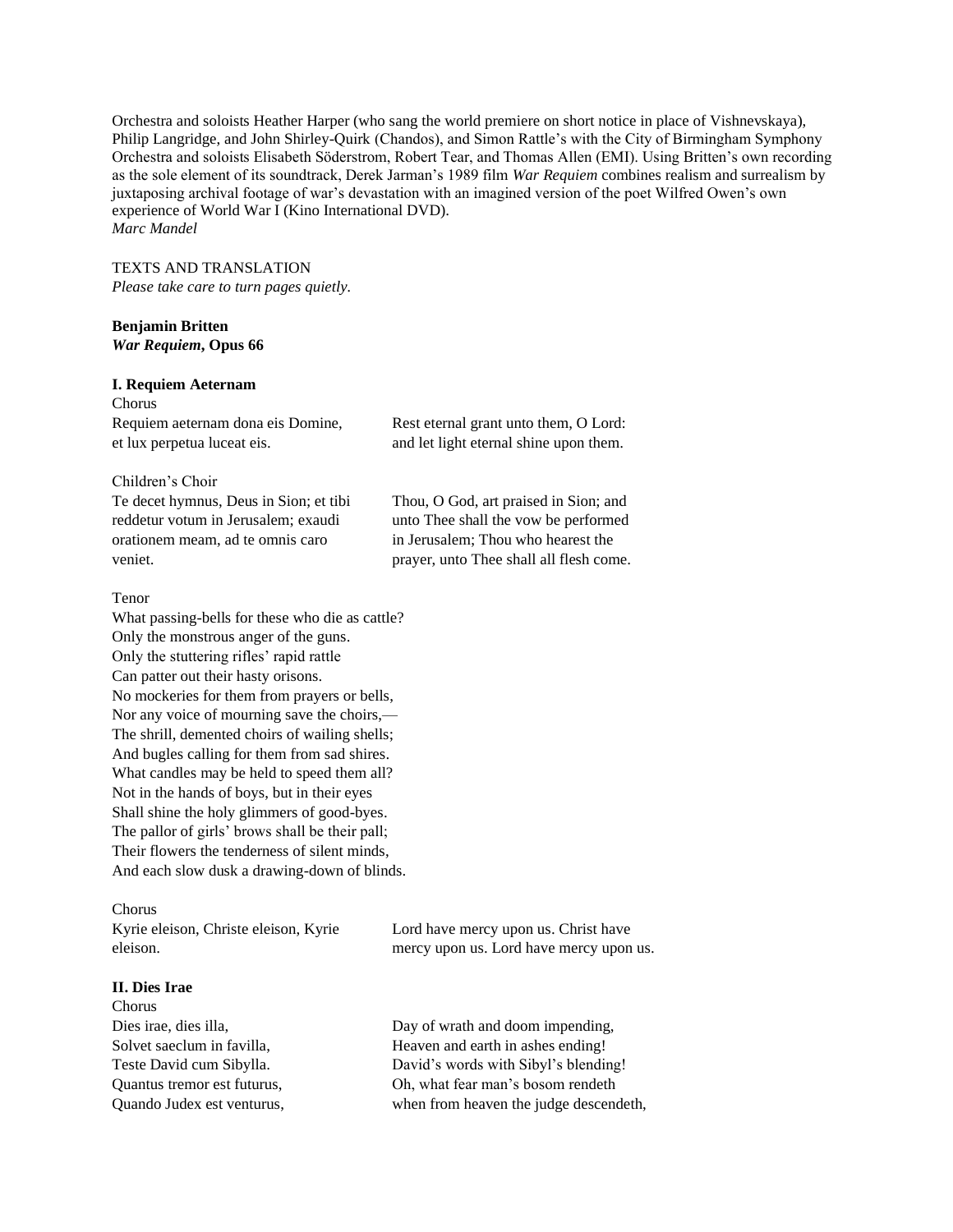Cum resurget creatura, all creation is awaking,

Cuncta stricte discussurus! on whose sentence all dependeth! Tuba mirum spargens sonum Wondrous sound the trumpet flingeth, Per sepulchra regionum through earth's sepulchres it ringeth, Coget omnes ante thronum. all before the throne it bringeth. Mors stupebit et natura, Death is struck and nature quaking, Judicanti responsura. to its judge an answer making.

# Baritone

Bugles sang, saddening the evening air, And bugles answered, sorrowful to hear. Voices of boys were by the river-side. Sleep mothered them; and left the twilight sad. The shadow of the morrow weighed on men. Voices of old despondency resigned, Bowed by the shadow of the morrow, slept.

### Soprano and Chorus

Liber scriptus proferetur, Lo! the book exactly worded, In quo totum continetur, wherein all hath been recorded; Nil inultum remanebit. nothing unavenged remaineth. Quem patronum rogaturus, Who for me be interceding, Rex tremendae majestatis, King of majesty tremendous, Salva me, fons pietatis. Fount of pity, then befriend us!

## Tenor and Baritone

Out there, we've walked quite friendly up to Death; Sat down and eaten with him, cool and bland,— Pardoned his spilling mess-tins in our hand. We've sniffed the green thick odour of his breath,— Our eyes wept, but our courage didn't writhe. He's spat at us with bullets and he's coughed Shrapnel. We chorussed when he sang aloft; We whistled while he shaved us with his scythe. Oh, Death was never enemy of ours! We laughed at him, we leagued with him, old chum. No soldier's paid to kick against his powers. We laughed, knowing that better men would come, And greater wars; when each proud fighter brags He wars on Death—for Life; not men—for flags.

## Chorus

Recordare Jesu pie, Think, kind Jesus—my salvation Quod sum causa tuae viae: caused Thy wondrous incarnation; Ne me perdas illa die. leave me not to reprobation.

Unde mundus judicetur. thence shall judgement be awarded. Judex ergo cum sedebit, When the judge his seat attaineth, Quidquid latet, apparebit: and each hidden deed arraigneth, Quid sum miser tunc dicturus? What shall I, frail man, be pleading? Cum vix justus sit securus? when the just are mercy needing? Qui salvandos salvas gratis, who dost free salvation send us,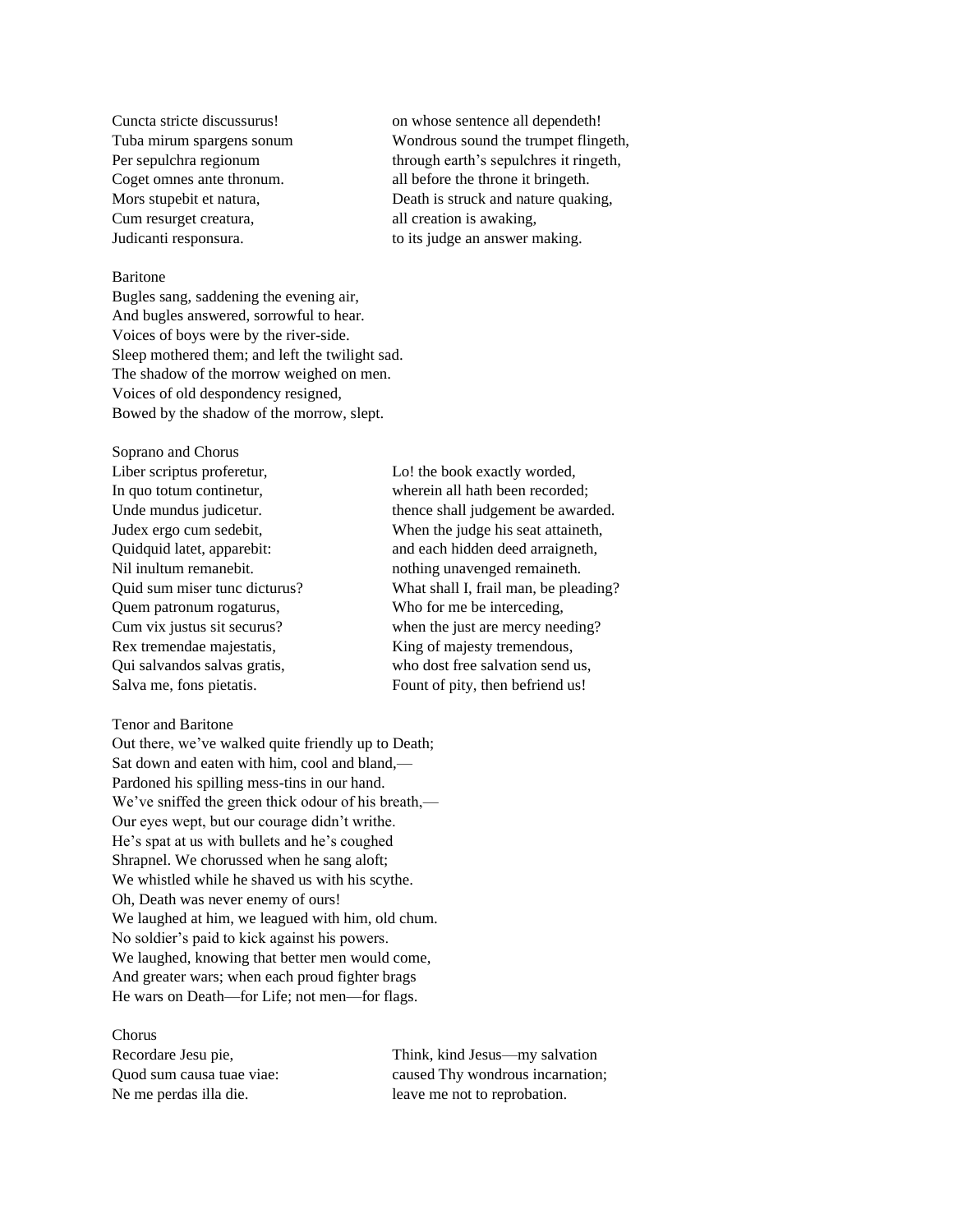Quaerens me, sedisti lassus: Faint and weary Thou hast sought me; Redemisti crucem passus: on the cross of suffering bought me; Tantus labor non sit cassus. Shall such grace be vainly brought me? Ingemisco, tamquam reus: Guilty, now I pour my moaning, Culpa rubet vultus meus: all my shame with anguish owning; Supplicanti parce Deus. spare, O God, Thy suppliant groaning! Qui Mariam absolvisti, Through the sinful Mary shriven, Et latronem exaudisti, through the dying thief forgiven, Mihi quoque spem dedisti. Thou to me a hope hast given. Inter oves locum praesta, With Thy sheep a place provide me, Et ab haedis me sequestra, from the goats afar divide me, Statuens in parte dextra. to Thy right hand do Thou guide me. Confutatis maledictis, When the wicked are confounded, Flammis acribus addictis, doomed to flames of woe unbounded, Voca me cum benedictis. call me, with Thy saints surrounded. Oro supplex et acclinis, Low I kneel with heart-submission; Cor contritum quasi cinis: see, like ashes, my contrition! Gere curam mei finis. Help me in my last condition!

## Baritone

Be slowly lifted up, thou long black arm, Great gun towering toward Heaven, about to curse; Reach at that arrogance which needs thy harm, And beat it down before its sins grow worse; But when thy spell be cast complete and whole, May God curse thee, and cut thee from our soul!

Chorus and Soprano

## Tenor

Move him into the sun— Gently its touch awoke him once, At home, whispering of fields unsown. Always it woke him, even in France, Until this morning and this snow. If anything might rouse him now The kind old sun will know. Think how it wakes the seeds,— Woke, once, the clays of a cold star. Are limbs, so dear-achieved, are sides, Full-nerved—still warm—too hard to stir?

Dies irae, dies illa, Day of wrath and doom impending, Solvet saeclum in favilla, Heaven and earth in ashes ending! Teste David cum Sibylla. David's words with Sibyl's blending! Quantus tremor est futurus, Oh, what fear man's bosom rendeth Quando Judex est venturus, when from heaven the judge descendeth, Cuncta stricte discussurus! on whose sentence all dependeth! Lacrimosa dies illa, Ah, that day of tears and mourning! Qua resurget ex favilla, From the dust of earth returning, Judicandus homo reus, man for judgement must prepare him: Huic ergo parce Deus. Spare, O God, in mercy spare him!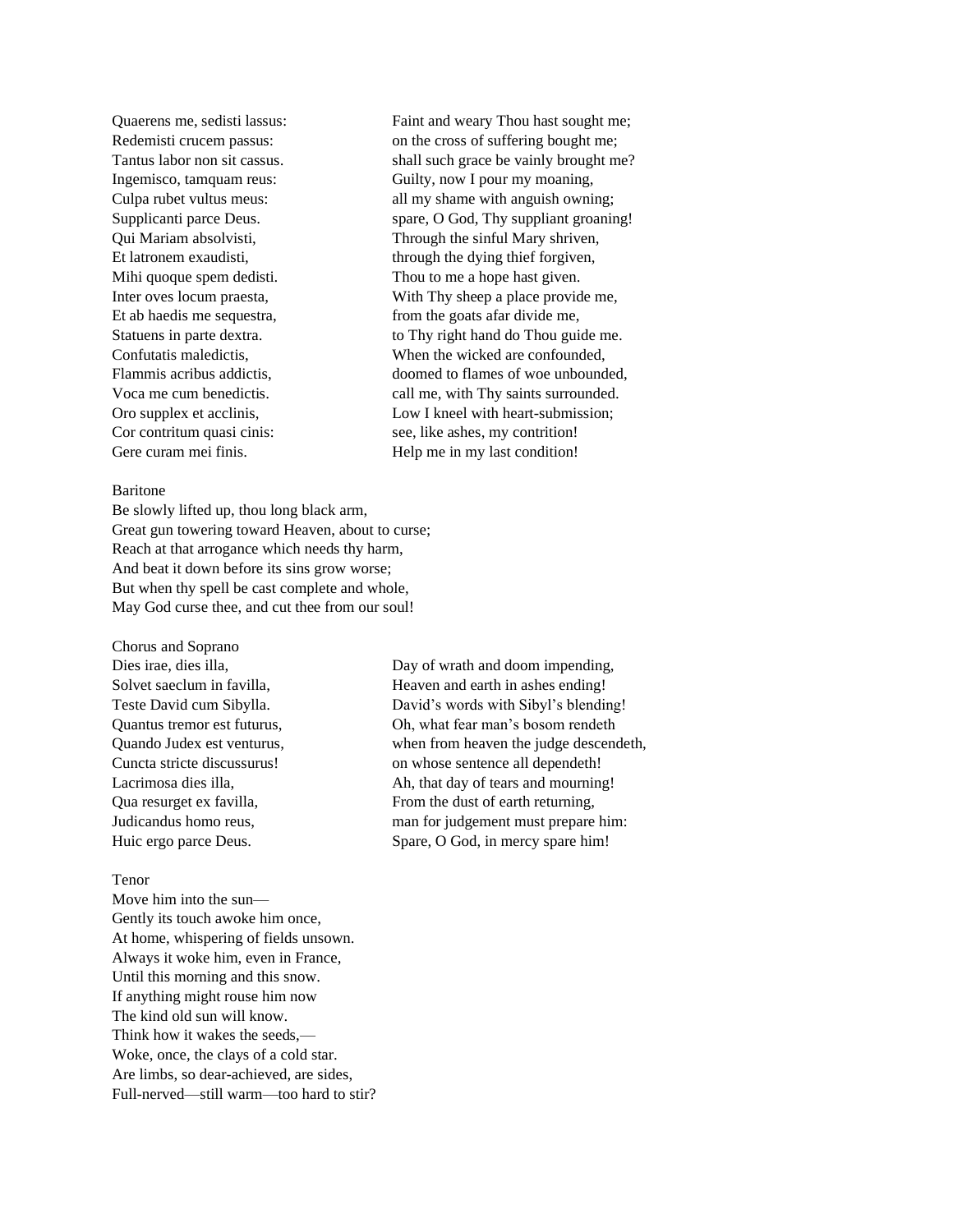Was it for this the clay grew tall? —O what made fatuous sunbeams toil To break earth's sleep at all?

#### Chorus

Amen. Amen.

# **III. Offertorium**

Children's Choir Domine Jesu Christe, Rex gloriae, O Lord Jesus Christ, King of Glory, deliver profondo lacu: libera eas de ore leonis, the pit; deliver them from the lion's in obscurum. they fall not into darkness.

## Chorus

Sed signifer sanctus Michael repraesentet But let the standard-bearer Saint Michael eas in lucem sanctam: quam bring them into the holy light: which, of olim Abrahae promisisti, et semini old, Thou didst promise unto Abraham ejus. and his seed.

## Baritone and Tenor

So Abram rose, and clave the wood, and went, And took the fire with him, and a knife. And as they sojourned both of them together, Isaac the first-born spake and said, My Father, Behold the preparations, fire and iron, But where the lamb for this burnt-offering? Then Abram bound the youth with belts and straps, And builded parapets and trenches there, And stretched forth the knife to slay his son. When lo! an angel called him out of heaven, Saying, Lay not thy hand upon the lad, Neither do anything to him. Behold, A ram, caught in a thicket by its horns; Offer the Ram of Pride instead of him. But the old man would not so, but slew his son,— And half the seed of Europe, one by one.

### Children's Choir

Hostias et preces tibi Domine laudis We offer unto Thee, O Lord, sacrifices of transire ad vitam. pass from death unto life.

### **IV. Sanctus**

Soprano and Chorus

Pie Jesu Domine, dona eis requiem. Lord, all-pitying, Jesu blest, grant them rest.

libera animas omnium fidelium the souls of all the faithful departed from defunctorum de poenis inferni, et de the pains of hell and from the depths of ne absorbeat eas tartarus, ne cadant mouth, that hell devour them not, that

offerimus: tu suscipe pro animabus prayer and praise: do Thou receive them illis, quarum hodie memoriam for the souls of those whose memory we facimus: fac eas, Domine, de morte this day recall: make them, O Lord, to

Sanctus, sanctus, sanctus Dominus Holy, Holy, Holy, Lord God of Sabaoth.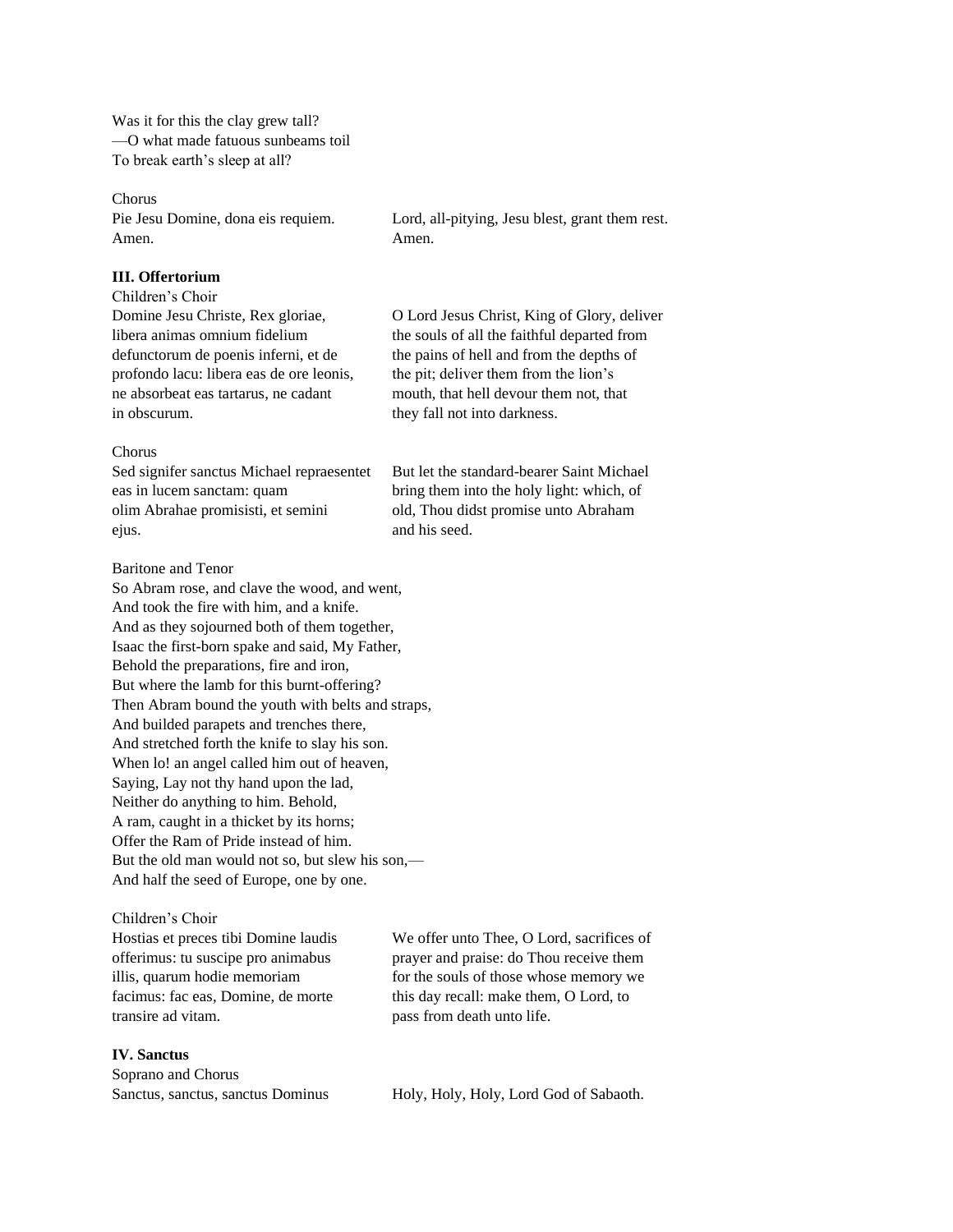Deus Sabaoth. Pleni sunt coeli et Heaven and earth are full of Thy glory: terra gloria tua Hosanna in excelsis. Glory be to Thee. Blessed is he that Benedictus qui venit in nomine cometh in the name of the Lord. Domini. Hosanna in excelsis. Glory be to Thee.

### Baritone

After the blast of lightning from the East, The flourish of loud clouds, the Chariot Throne; After the drums of Time have rolled and ceased, And by the bronze west long retreat is blown, Shall life renew these bodies? Of a truth All death will He annul, all tears assuage?— Fill the void veins of Life again with youth, And wash, with an immortal water, Age? When I do ask white Age he saith not so: "My head hangs weighed with snow." And when I hearken to the Earth, she saith: "My fiery heart shrinks, aching. It is death. Mine ancient scars shall not be glorified, Nor my titanic tears, the sea, be dried."

## **V. Agnus Dei**

Tenor One ever hangs where shelled roads part. In this war He too lost a limb, But His disciples hide apart; And now the Soldiers bear with Him.

# Chorus

dona eis requiem. sins of the world, grant them rest.

# Tenor

Near Golgotha strolls many a priest, And in their faces there is pride That they were flesh-marked by the Beast By whom the gentle Christ's denied.

## Chorus

dona eis requiem. sins of the world, grant them rest.

## Tenor

The scribes on all the people shove And bawl allegiance to the state, But they who love the greater love Lay down their life; they do not hate.

### Chorus

Agnus Dei, qui tollis peccata mundi, O Lamb of God, Who takest away the

Agnus Dei, qui tollis peccata mundi, O Lamb of God, Who takest away the

Agnus Dei, qui tollis peccata mundi, O Lamb of God, Who takest away the

dona eis requiem sempiternam. sins of the world, grant them eternal rest.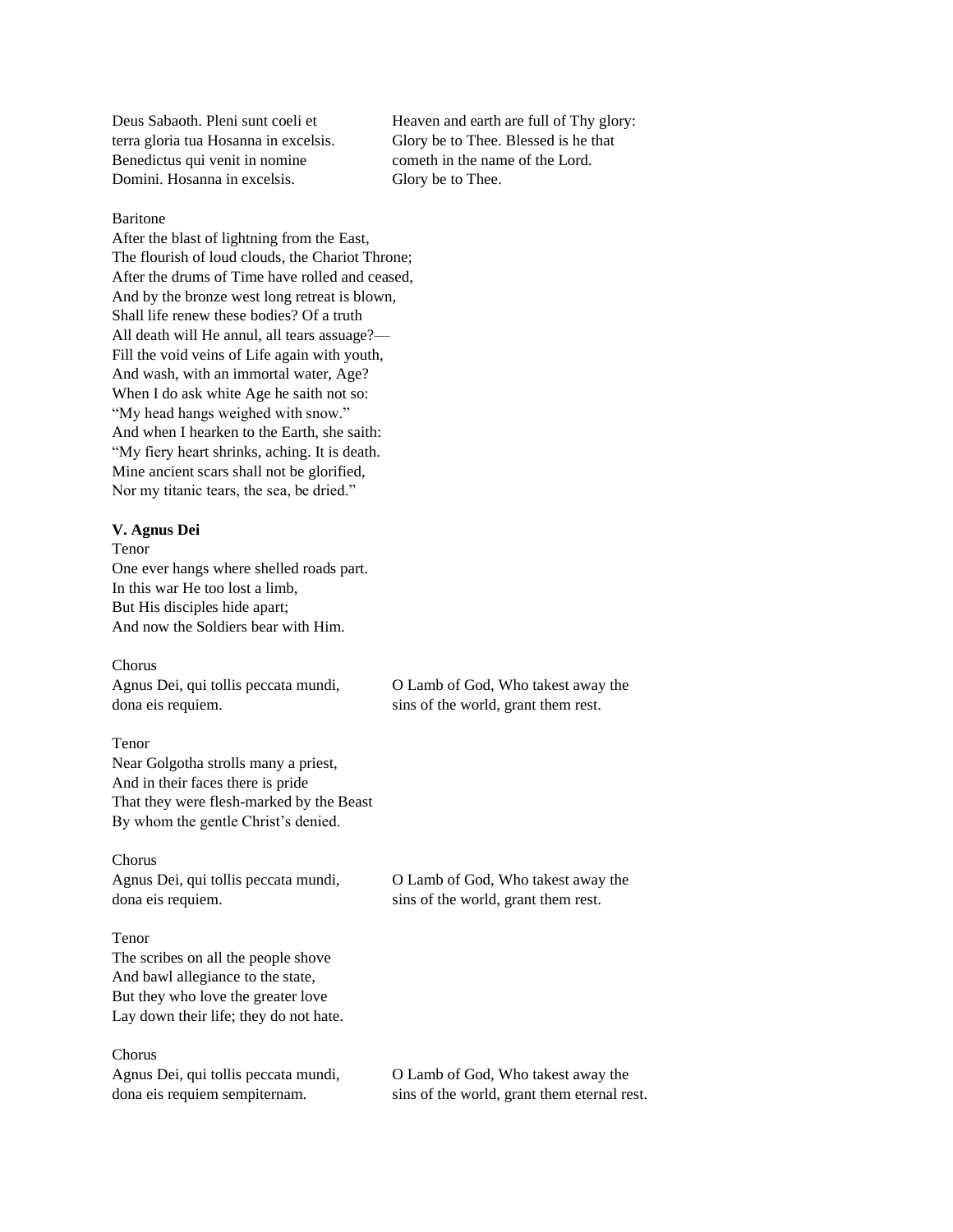Tenor *Dona nobis pacem.* Grant us peace.

# **VI. Libera Me**

Chorus and Soprano

in die illa tremenda: Quando coeli in that fearful day: When the heavens movendi sunt et terra: Dum veneris and the earth shall be shaken: When judicare saeculum per ignem. Thou shalt come to judge the world by Tremens factus sum ego, et timeo, dum fire. I am in fear and trembling till the Dies illa, dies irae, calamitatis et and misery, a great day and exceeding miseriae, dies magna et amara valde. bitter. Libera me, Domine... Deliver me, O Lord...

## Tenor

It seemed that out of battle I escaped Down some profound dull tunnel, long since scooped Through granites which titanic wars had groined. Yet also there encumbered sleepers groaned, Too fast in thought or death to be bestirred. Then, as I probed them, one sprang up, and stared With piteous recognition in fixed eyes, Lifting distressful hands as if to bless. And no guns thumped, or down the flues made moan. "Strange friend," I said, "here is no cause to mourn."

#### Baritone

"None," said the other, "save the undone years, The hopelessness. Whatever hope is yours, Was my life also; I went hunting wild After the wildest beauty in the world. For by my glee might many men have laughed, And of my weeping something had been left, Which must die now. I mean the truth untold, The pity of war, the pity war distilled. Now men will go content with what we spoiled. Or, discontent, boil bloody, and be spilled. They will be swift with swiftness of the tigress, None will break ranks, though nations trek from progress. Miss we the march of this retreating world Into vain citadels that are not walled. Then, when much blood had clogged their chariot-wheels I would go up and wash them from sweet wells, Even from wells we sunk too deep for war, Even the sweetest wells that ever were. I am the enemy you killed, my friend. I knew you in this dark; for so you frowned Yesterday through me as you jabbed and killed.

Libera me, Domine, de morte aeterna, Deliver me, O Lord, from death eternal, discussio venerit, atque ventura ira. sifting be upon us, and the wrath to come. Quando coeli movendi sunt et terra. O that day, that day of wrath, of calamity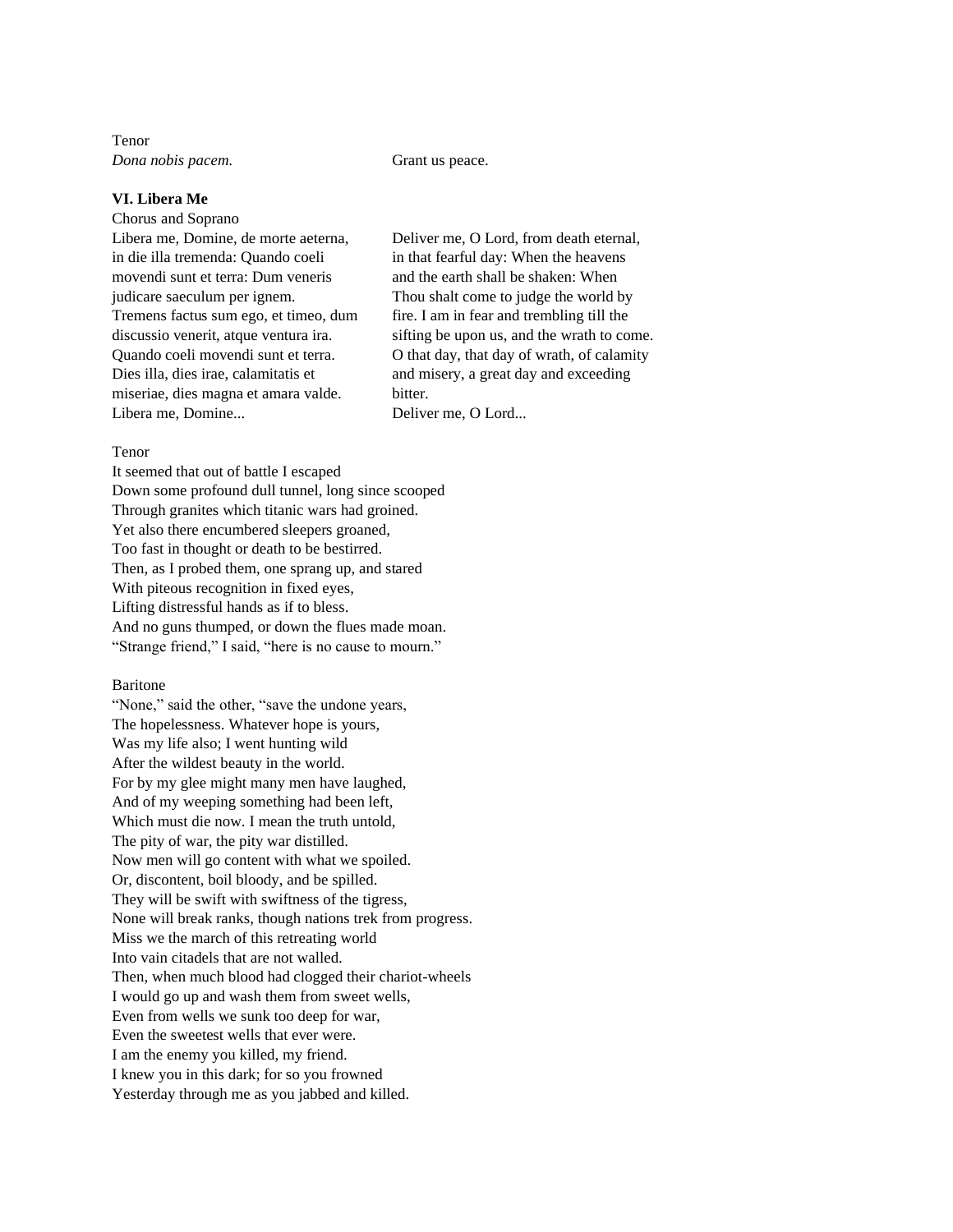I parried; but my hands were loath and cold."

Tenor and Baritone "Let us sleep now..."

Children's Choir, Chorus, and Soprano In paradisum deducant te Angeli: Into Paradise may the Angels lead thee: in tuo adventu suscipiant te Martyres, at thy coming may the Martyrs receive et perducant te in civitatem sanctam thee, and bring thee into the holy city Jerusalem. Chorus Angelorum te Jerusalem. May the Choir of Angels suscipiat, et cum Lazaro quondam receive thee, and with Lazarus, once paupere aeternam habeas requiem. poor, mayest thou have eternal rest. Requiem aeternam dona eis, Domine; Rest eternal grant unto them, O Lord: et lux perpetua luceat eis. and let light eternal shine upon them. Requiescant in pace. Amen. May they rest in peace. Amen.

Copyright 1962 by Boosey & Hawkes Music Publishers Ltd. Reprinted by permission of Boosey & Hawkes, Inc. The poems of Wilfred Owen reprinted by permission of New Directions Publishers, New York, New York. Translation according to the English missal.

## ARTISTS

## **Sir Antonio Pappano**

One of today's most sought-after conductors, acclaimed for his charismatic leadership and inspirational performances in both symphonic and operatic repertoire, Sir Antonio Pappano has been music director of the Royal Opera House, Covent Garden, since 2002 and music director of the Orchestra dell'Accademia Nazionale di Santa Cecilia in Rome since 2005. In 2023 he becomes chief conductor designate of the London Symphony Orchestra, taking the full chief conductor title in 2024. He appears as guest conductor with the world's most prestigious orchestras, opera houses, and festivals, including the Berlin, Vienna, New York, and Munich philharmonics, the Royal Concertgebouw Orchestra of Amsterdam, the Chicago and Boston symphony orchestras, the Philadelphia and Cleveland orchestras, Orchestre de Paris, Vienna State Opera, Metropolitan Opera, Teatro alla Scala, the Salzburg and Verbier Festivals, and the BBC Proms. He has been an exclusive recording artist for Warner Classics (formerly EMI Classics) since 1995. He has also developed a notable career as a speaker and presenter, and he has fronted several critically acclaimed BBC Television documentaries, including *Opera Italia*, *Pappano's Essential "Ring" Cycle*, and *Pappano's Classical Voices*. As a pianist, he appears as an accompanist with some of the most celebrated singers, including Joyce DiDonato, Diana Damrau, Gerald Finley, Matthias Goerne, Jonas Kaufmann, and Ian Bostridge. His awards and honors include 2000 *Gramophone* Artist of the Year, the 2003 Olivier Award for Outstanding Achievement in Opera, and the 2004 Royal Philharmonic Society Music Award. In 2012 he was created a Cavaliere di Gran Croce of the Republic of Italy and a Knight of the British Empire for his services to music, and in 2015 he received the Royal Philharmonic Society's Gold Medal. He was born in London to Italian parents and moved with his family to the United States at the age of 13. Sir Antonio Pappano made his BSO debut in April 2001 and returned in January 2004. At Tanglewood in 2019 he conducted the National Youth Orchestra of the United States of America at Ozawa Hall as part of his international tour with the ensemble that summer.

# **Amanda Majeski**

Making her BSO debut with this week's performances, renowned American lyric soprano Amanda Majeski has established herself internationally as a celebrated interpreter of Strauss, Wagner, Handel, and Mozart. In 2019, she gave a standout performance as the title role in Janáˇcek's *Kát*'*a Kabanová* at Royal Opera–Covent Garden, which won Best New Opera Production at that year's Olivier Awards. Among the highlights of Ms. Majeski's 2021-22 season, she reprises *Kát*'*a Kabanová* with the Netherlands Radio Philharmonic, conducted by Karina Canellakis; debuts at Dutch National Opera in Amsterdam singing Donna Elvira in Mozart's *Don Giovanni*, and returns to Teatro Real Madrid, appearing as the Third Norn and Gutrune in Wagner's *Götterdämmerung*. Highlights of her COVID-19 impacted 2020-21 season included appearances with Opéra de Paris as Vitellia in Mozart's *La clemenza*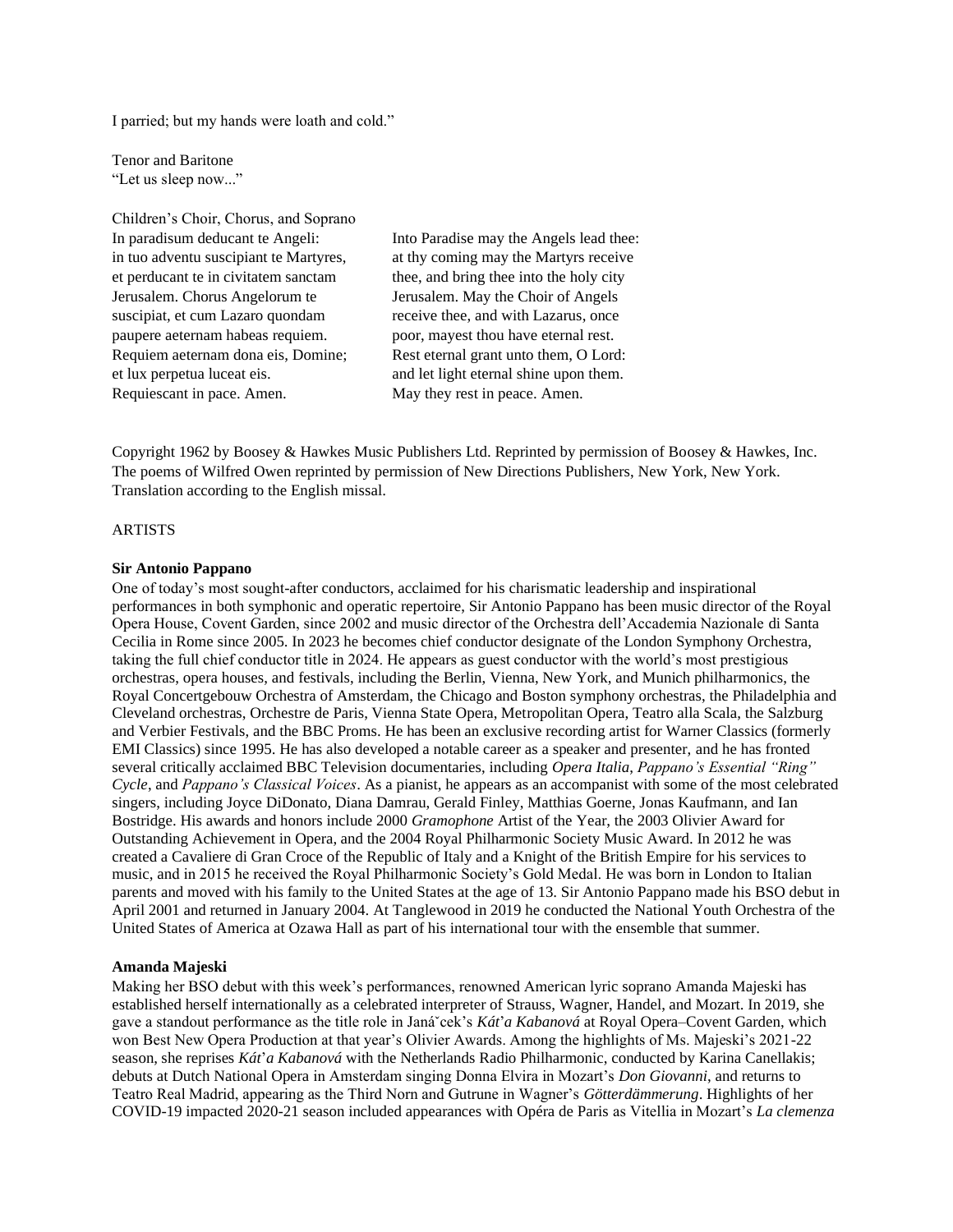*di Tito*, Madison Opera's "Opera in the Park" concert, and Lyric Opera of Chicago and the Harris Theater for virtual performance programs. Ms. Majeski made her Metropolitan Opera debut on opening night 2014-2015 as Countess Almaviva in a new production of Mozart's *Le nozze di Figaro* conducted by James Levine, which was broadcast in HD internationally and on PBS across the U.S. She has returned to the Met for Mozart's *Le nozze di Figaro* and *Don Giovanni* conducted by Fabio Luisi and a new production of Mozart's *Così fan tutte* conducted by David Robertson. Ms. Majeski holds degrees from the Curtis Institute of Music and Northwestern University. She was a member of San Francisco Opera's Merola Program, the Gerdine Young Artist Program at Opera Theatre of St. Louis, and the Steans Institute at Ravinia. An alumna of Lyric Opera of Chicago's Ryan Opera Center, she made her Lyric Opera debut on a few hours' notice as Countess Almaviva and has returned to the Lyric as Vitellia in *La clemenza di Tito*, Eva in Wagner's *Die Meistersinger*, the Marschallin in Strauss's *Der Rosenkavalier*, and Marta in Weinberg's *The Passenger*. Awards include the George London Foundation Award, first prize of the Palm Beach Opera Vocal Competition, and a Sara Tucker Study Grant from the Richard Tucker Foundation.

# **Ian Bostridge**

The English tenor Ian Bostridge's international recital career takes him to the foremost concert halls of Europe, Southeast Asia, and North America. His operatic appearances have included Aschenbach in Britten's *Death in Venice* for the Deutsche Oper, Peter Quint in Britten's *The Turn of the Screw* for Teatro alla Scala, Handel's *Jeptha* for Opéra National de Paris, Nerone in Monteverdi's *L'incoronazione di Poppea* and Tom Rakewell in Stravinsky's *The Rake's Progress* for the Bavarian State Opera, Don Ottavio in Mozart's *Don Giovanni* for the Vienna State Opera, Tamino in Mozart's *The Magic Flute* and Jupiter in Handel's *Semele* for English National Opera, and Caliban in Adès's *The Tempest* for the Royal Opera House. Highlights have included Britten's *War Requiem* with Kent Nagano and the Tonhalle-Orchester Zürich and the Konzertchor Darmstadt, Schubert's *Schwanengesang* at the Wigmore Hall with Lars Vogt, and performances of Brad Mehldau's song cycle *The Folly of Desire* with the composer in Europe. Mr. Bostridge performs *Des Knaben Wunderhorn* with Orchestre de Chambre de Paris and Lars Vogt, *Winterreise* with Sir Antonio Pappano at Bayerische Staatsoper, on tour with Europa Galante of Monteverdi's *Orfeo*, and in collaboration with Angela Hewitt and Julius Drake. His many recordings have won all the major international record prizes and been nominated for 15 Grammys. His recording for Pentatone of Schubert's *Winterreise* with Thomas Adès won the Vocal Recording of the Year 2020 in the International Classical Music Awards. Recent recordings include *Respighi Songs* and *Die schöne Mullerin* with Saskia Giorgini for Pentatone, Shakespeare songs (Grammy Award, 2017), and *Requiem: The Pity of War* with Pappano for Warner Classics. His book *Schubert's Winter Journey: Anatomy of an Obsession* was published in 2014. He was made a CBE in the 2004 New Year's Honours. Ian Bostridge made his Boston Symphony Orchestra debut in February/March 2000 in the *War Requiem* under Seiji Ozawa at both Symphony Hall and Carnegie Hall. He sang the Evangelist in J.S. Bach's *St. Mattew Passion* with the BSO under Bernard Haitink in 2008, and gave a recital with pianist Thomas Adès of Schubert's *Winterreise* in a joint BSO/Celebrity Series presentation at New England Conservatory's Jordan Hall in October 2016.

# **Matthias Goerne**

Versatile and internationally acclaimed German baritone Matthias Goerne is a frequent guest at renowned festivals and concert halls with the world's leading orchestras, conductors, and pianists and on the world's principal opera stages, including the Metropolitan Opera in New York, Royal Opera House–Covent Garden, Teatro Real in Madrid, Paris National Opera, and Vienna State Opera. His roles include Wagner's Wolfram (*Tannhäuser*), Amfortas (*Parsifal*), and Wotan (*Ring* cycle), Strauss's Orest (*Elektra*) and Jochanaan (*Salome*), Bluebeard in Bartók's *Bluebeard's Castle*, and the title role in Berg's *Wozzeck*. His award-winning discography includes legendary recordings with Vladimir Ashkenazy and Alfred Brendel and the 12-disc Goerne/Schubert Edition for harmonia mundi. His recent recordings include Lieder by Wagner, Pfitzner, and Richard Strauss with pianist Seong-Jin Cho and Beethoven Lieder with pianist Jan Lisiescki for Deutsche Grammophon. He has collaborated with such conductors as Claudio Abbado, Herbert Blomstedt, Riccardo Chailly, Christoph von Dohnányi, Gustavo Dudamel, Christoph Eschenbach, Daniele Gatti, Valery Gergiev, Bernard Haitink, Manfred Honeck, Mariss Jansons, Neeme Järvi, Paavo Järvi, Vladimir Jurowski, Yannick Nézet-Séguin, Seiji Ozawa, Antonio Pappano, Kirill Petrenko, Simon Rattle, Esa-Pekka Salonen, and Franz Welser-Möst. Among his engagements in the latter half of the 2021-22 season, Mr. Goerne performs with Orchestre National de France and Cristian M˘acelaru, Deutsches Symphonie-Orchester Berlin and Robin Ticciati, and Basel Chamber Orchestra. A native of Weimar, he studied with Hans-Joachim Beyer in Leipzig, and later with Elisabeth Schwarzkopf and Dietrich Fischer-Dieskau. In 2001, he was appointed an Honorary Member of the Royal Academy of Music in London and was made Ambassador of Kunstfest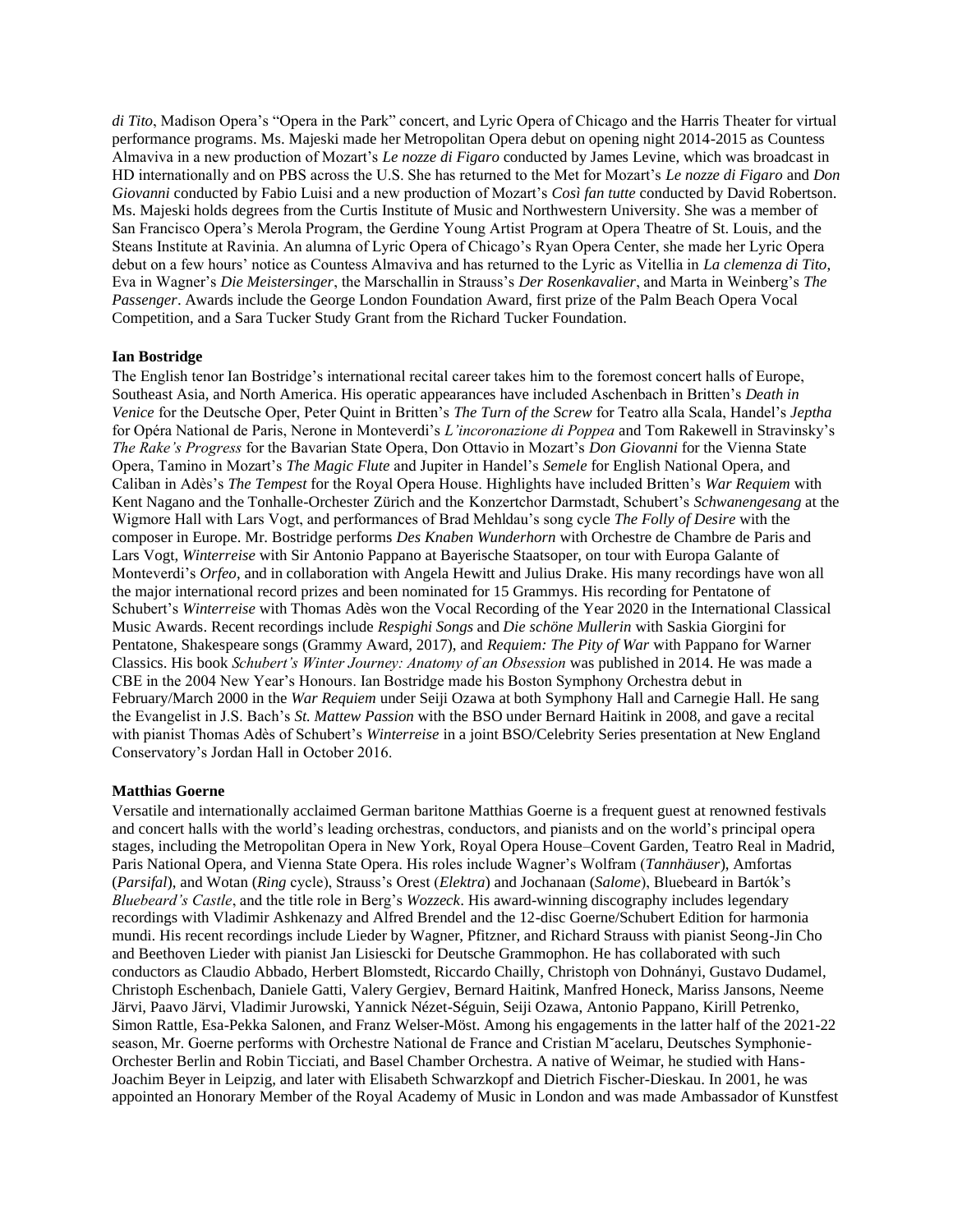Weimar in 2019. Matthias Goerne made his BSO debut at Tanglewood in July 2001 and his subscription series debut in 2013, returning most recently for *Bluebeard's Castle* in 2016 alongside mezzo-soprano Ildikó Komlósi.

# **Tanglewood Festival Chorus**

*James Burton, BSO Choral Director and Conductor of the Tanglewood Festival Chorus John Oliver (1939-2018), Founder*

Originally formed under the joint sponsorship of Boston University and the Boston Symphony Orchestra, the allvolunteer Tanglewood Festival Chorus was established in 1970 by its founding conductor, the late John Oliver. Mr. Oliver stepped down from his leadership position at the end of the 2015 Tanglewood season. In 2017, James Burton was named the new Conductor of the Tanglewood Festival Chorus, also being appointed to the newly created position of BSO Choral Director.

The chorus performs year-round with the Boston Symphony and Boston Pops, and it is made up of around 200 singing members who volunteer their time and talents and work closely as a premiere vocal ensemble. The TFC has recorded frequently with the BSO and the Boston Pops, and its most recent BSO recording was Shostakovich's Symphony No. 2 conducted by BSO Music Director Andris Nelsons. The ensemble has also recorded with conductors Seiji Ozawa, Bernard Haitink, James Levine, Leonard Bernstein, Colin Davis, Keith Lockhart, and John Williams. The TFC had the honor of singing at Sen. Edward Kennedy's funeral and has performed with the Boston Pops for the Boston Red Sox and Boston Celtics. It can also be heard on several movie soundtracks, including *Saving Private Ryan*. In the 2019-20 truncated season at Symphony Hall, the TFC joined the BSO for works by Beethoven, Grigorjeva, and Shostakovich. A performance of Duruflé's Requiem in February 2020 was the last concert the group gave before the pandemic.

During the pandemic, choral singing at the BSO was kept on hold, but TFC members remained socially and musically active online. The chorus contributed a special virtual performance accompanied remotely by James Burton for the 2020 Holiday Pops, and it finally returned to public performance in October 2021, singing the National Anthem at Fenway Park prior to a Red Sox American League Championship Series game. The chorus performed in reduced numbers during Holiday Pops 2021 and returned in full force to the Symphony Hall stage on March 11, 2022, in a special choral postlude conducted by James Burton following a BSO Casual Friday concert. At Tanglewood in summer 2022, the TFC will perform concerts with Andris Nelsons, Michael Tilson Thomas, Anna Rakitina, and James Burton. New member auditions for the TFC are held regularly, and any singers interested in participating can find information about joining the chorus on the BSO's website.

The TFC is joined this week by guest singers from New England Conservatory, Boston University, and the Metropolitan Chorale.

### **James Burton**

James Burton is the BSO Choral Director and Conductor of the Tanglewood Festival Chorus, holding the Alan J. and Suzanne W. Dworsky Chair, endowed in perpetuity. He has conducted performances at Symphony Hall and at Tanglewood with the BSO, the Boston Pops, the Tanglewood Festival Chorus, and the Boston Symphony Children's Choir, which he founded in 2018.

Born in London, Mr. Burton has conducted the Royal Liverpool Philharmonic, the Orchestra of the Age of Enlightenment, the Hallé Orchestra, the Orchestra of Scottish Opera, the Royal Northern Sinfonia, BBC Concert Orchestra, and Manchester Camerata. A frequent guest of the Orquestra Sinfónica Nacional in Mexico City, he had the honor of conducting Beethoven's Symphony No. 9 for the orchestra's 90th anniversary concert. He has performed at English National Opera, English Touring Opera, Garsington Opera, and the Prague Summer Nights Festival and has served on the music staffs of the Metropolitan Opera and Opéra de Paris. Mr. Burton is particularly known for his choral conducting, leading professional choirs including the Gabrieli Consort, Choir of the Enlightenment, Wrocław Philharmonic Choir, and the BBC Singers, with whom he performed in the inaugural season of Dubai's Opera House in 2017. From 2002 to 2009 he was Choral Director at the Hallé Orchestra, where he was music director of the Hallé Choir and founding conductor of the Hallé Youth Choir, winning the *Gramophone* Choral Award in 2009.

Well known for his inspirational work with young musicians, Mr. Burton currently serves as Director of Orchestral Activities and Master Lecturer at Boston University's School of Music. He oversees the school's orchestral repertoire, performances, and stewardship of orchestral education, and serves as the principal studio teacher for the doctoral program in orchestral conducting. On April 5 the BU Symphony Orchestra and Chorus will perform Brahms's *A German Requiem* at Symphony Hall under Mr. Burton's direction. He was music director of the Schola Cantorum of Oxford from 2002 to 2017 and guest director of the National Youth Choir of Japan in 2017. Mr.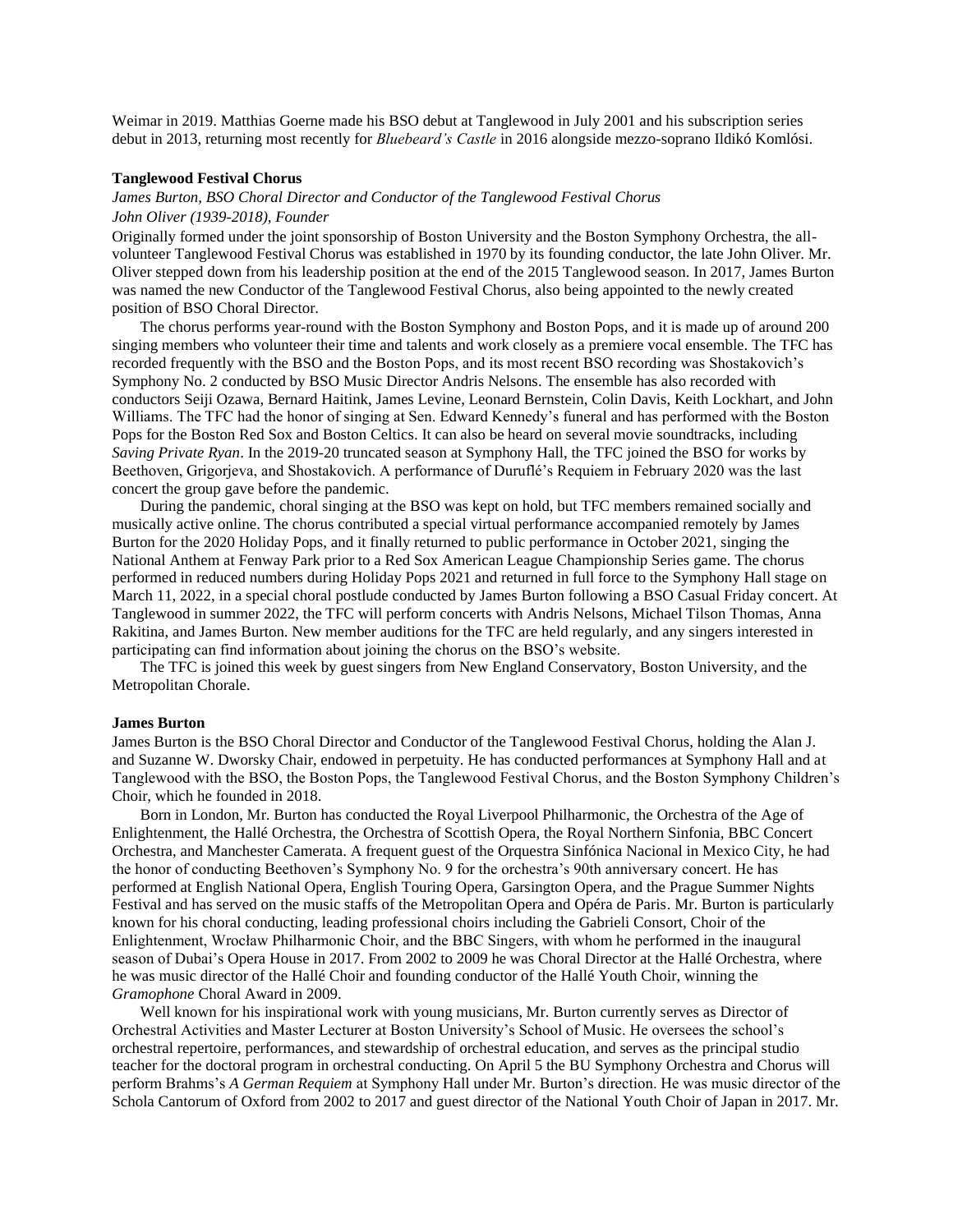Burton founded a scholarship for young conductors at Oxford and has given master classes at the Royal Academy of Music and the Tanglewood Music Center. Mr. Burton's composition portfolio, published by Edition Peters, includes works commissioned by London's National Portrait Gallery, the Choir of St. John's College, Cambridge, and the Boston Symphony Orchestra. One of his pieces is featured as the opening track of a Christmas album by The King's Singers. Mr. Burton studied at Cambridge University and the Peabody Conservatory, where he studied orchestral conducting with Frederik Prausnitz and Gustav Meier.

# **Tanglewood Festival Chorus** Britten *War Requiem*, March 31-April 2, 2022

The TFC is joined by guest singers from New England Conservatory, Boston University, and the Metropolitan Chorale.

## *Sopranos*

Debra Benschneider • Michele Bergonzi • Catherine C. Cave • Ciara Cheli • Anna S. Choi • Tori Lynn Cook • Mary A. V. Feldman • Molly Flynn • Jillian Griffin • Hannah Grube • Cynde Hartman • Polina Dimitrova Kehayova • Donna Kim • Molly Knight • Corinne Luebke-Brown • Laurie Stewart Otten • Kimberly Pearson • Livia M. Racz • Johanna Schlegel • Pamela Schweppe • Dana Sheridan • Rebecca Teeters • Nora Anne Watson • Alison L. Weaver • Lauren Woo • Meghan Renee Zuver

## *Mezzo-sopranos*

Martha Reardon Bewick • Betsy Bobo • Lauren A. Boice • Brittany Bryant • Janet L. Buecker • Destiny Cooper • Abbe Dalton Clark • Olivia de Geofroy • Kathryn Fernholz • Amy Spound Friedman • Irene Gilbride • Lianne Goodwin • Isabelle Hegland • Susan L. Kendall • Annie Kim • Yoo-Kyung Kim • Nora Kory • Gale Tolman Livingston • Anne Forsyth Martín • Sianna Monti • Kendra Nutting • Hana Omori • Anna Poltronieri Tang • Madison Smith • Ada Park Snider • Debra Swartz Foote • Wanrou Tang • Lelia Tenreyro-Viana • Christina Wallace Cooper • Sarah Wesley • Karen Thomas Wilcox • Janet Wolfe

## *Tenors*

Brad W. Amidon • Stephen Chrzan • Andrew Crain • Tom Dinger • Keith Erskine • Fernando Gaggini • Kwan H. Lee • Blake Leister • Lance Levine • Jesse Liu • David Norris • William Peacock • Dwight E. Porter • Guy F. Pugh • Peter Pulsifer • Miguel A. Rodriguez • Arend Sluis • Martin S. Thomson • Hyun Yong Woo

## *Basses*

Scott Baker • Scott Barton • Eric Chan • Matthew Collins • James W. Courtemanche • William L. Farrell • Jeff Foley • Jiawei Gong • Jim Gordon • Jay S. Gregory • Jeramie D. Hammond • David M. Kilroy • Paul A. Knaplund • Bruce Kozuma • Martin F. Mahoney II • Greg Mancusi-Ungaro • Eryk P. Nielsen • Steven Rogers • Peter Rothstein • Carlo Manuel B. Serrano • Kenneth D. Silber • Scott Street • Samuel Truesdell • Matt Weaver • Alex Weir • Andrew S. Wilkins • Lawson L.S. Wong

### **Britten Children's Choir**

The youngest members of the BSO's community of singers are joined by participants from the Boston Children's Chorus, Voices Boston, and the New England Conservatory Preparatory School. We are grateful to our partners for their collaboration.

Celeste Alcalay • Lillian Arnold Mages • Jesse Bargar • Chloe Baril • Clare Cho • Elena Cho • Michael Dorsey • Ava Driggers • Jaime Durodola • Hannah Erickson • Olivia Fang • Grace Gu • Sam Haber • Erin Han • Simone Isabelle • Ameya Kothandaraman • Khushi Krishna • Emily Kuang • Lil Kuklewicz • Rory Li • Elena MacFadden • Alexandra Mahajan • Navaa Malihi • Taban Malihi • Fae Manson • Olivia McLoughlin • Diya Misra • Larissa Naccour • Audrey Navarrete • Nandini Niranjan • Alma Orgad • Leonard Page • Zachary Park • Sophia Peng • Alla Petrosyan • Martha Raine • Graciela Rodriguez • Gustavo Rodriguez • Elise Ruberg • Nadia Ruberg • Lily Rush • Victorie Sang • Catalina Santana • Neha Saravannan • Linus Schafer Goulthorpe • Laura Scoville • Risa Sogo • Pariplavi Sontha • Matvei Soykin • Vyom Srivastava • Priscilla Stuart • Jonathan Tillen • Yana Tsibere • Ella Vargas • Owen Veith • Benjamin Wilkinson • Fiona Wolfe • Anna Woodward • May Zheng

Jana Hieber, Chorus Manager | Julia Scott Carey, Angela Gooch, and Brett Hodgdon, rehearsal pianists